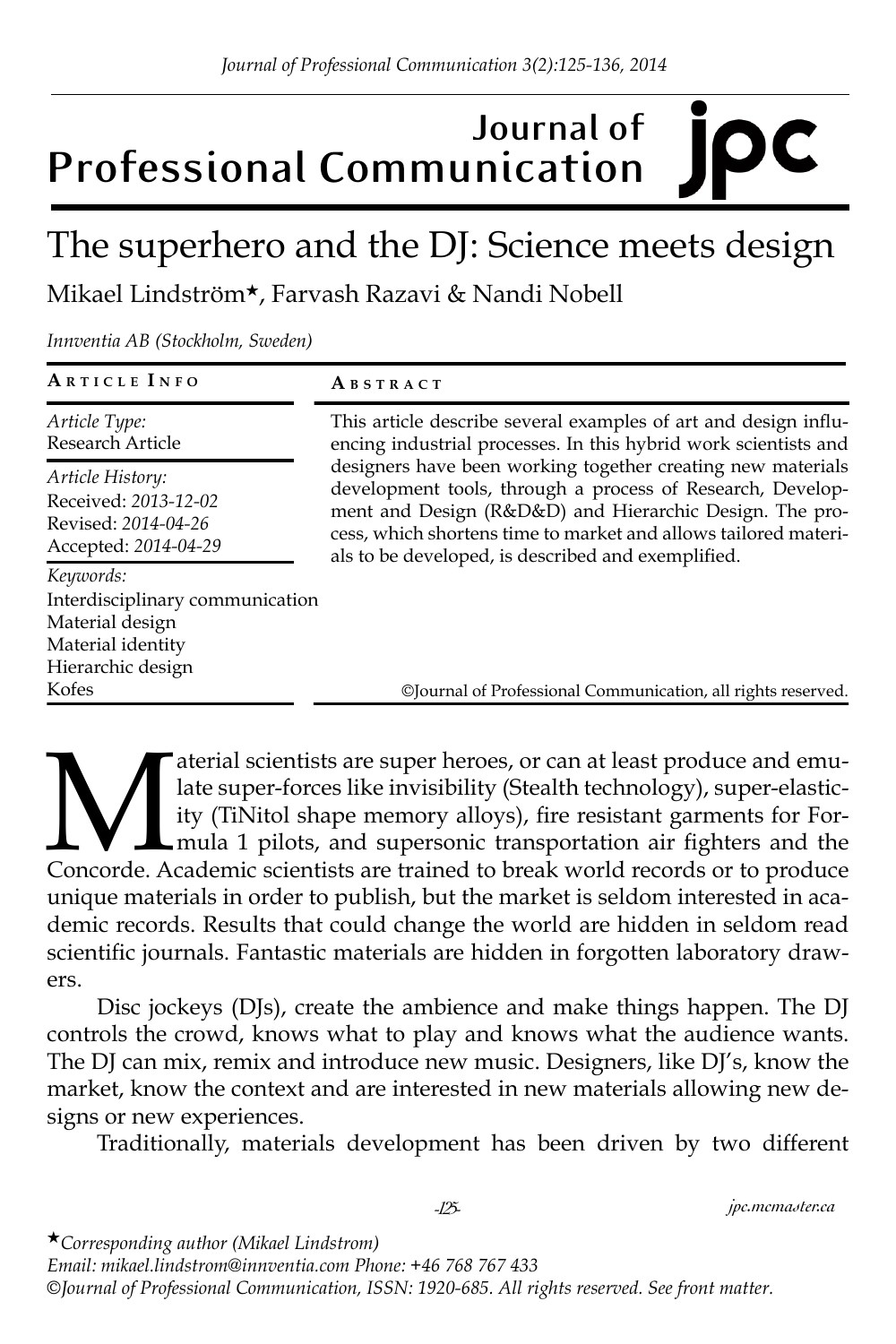driving forces (see Figure 1). The development within aerospace, medicine and military have demanded new materials in order to overcome technological problems (e.g. to find super light materials, materials compatible with the human body or materials that will be transparent to radiation of certain wavelengths). Money has not been a limitation; there has been a need for small volumes of very special materials that can solve a given problem. Over time, some of these materials have turned into commodities and become available in larger volumes at reasonable prices (i.e. Teflon® and super alloys). The other major driving force has been to find cheaper high volume solutions for the manufacturing industry. In order to keep the profit margins on a tougher market, new cheaper materials solutions have been needed. These materials can be seen as substitutes; they are developed to substitute materials that already exist and they usually have to fit in the existing production processes in order to be competitive price-wise. They have to be cheaper and better performing in order to take market shares.

**Figure 1:** The relation between price and volume for commercial materials. New materials are expensive but once the volume gets big and patents expire, the price will fall. The figure also demonstrates the two driving forces in materials development; the development of technology driven high tech materials and the search for cheaper commodity materials (Lindström et al. 2008).



*-126- jpc.mcmaster.ca*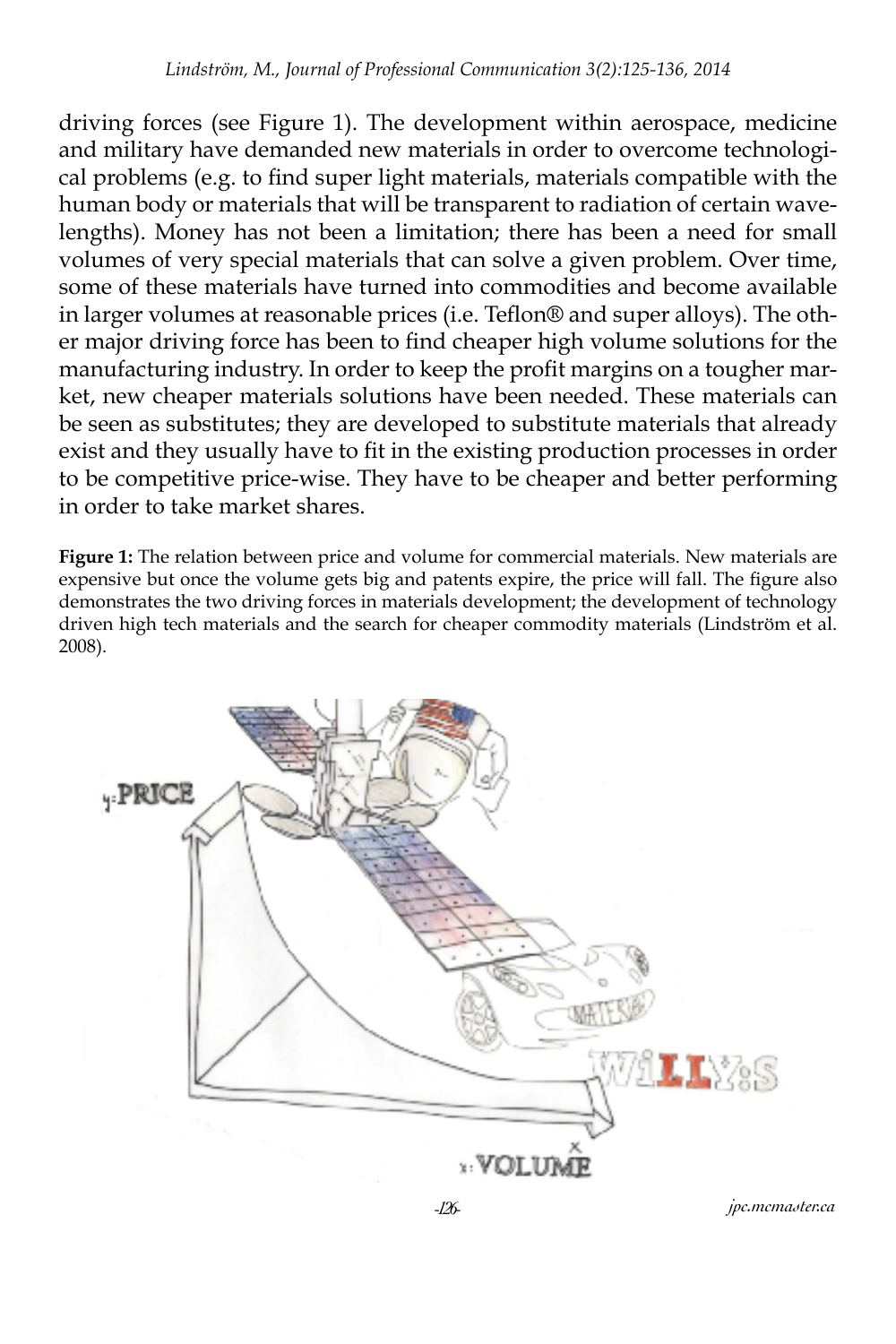Recently, the fear of an oil shortage and the global warming discussion have introduced a third driving force in the development of new materials: the biobased, low-carbon footprint materials that can save humanity from peak oil and the global warming crisis.

The EU has promoted alternative agricultural production as food production has become too expensive in Europe. At the end of the twentieth century the cultivation and production of flax, jute, hemp, *Mescanthus* and other one-year crops for fibre production were subsidised. Industry was looking for bio-fibre replacement of glass fibres in composites, the biofibres having lower density than the glass fibres and higher specific properties (e.g. higher strength per weight unit). A major problem was the absorption of humidity creating a rapid degradation or big change in mechanical properties in humid environments (Hua, Zadorecki & Flodin, 1987).

In the US, the development of Wood Plastic Composites (WPC) had a very promising start during the same period. Sawdust was mixed with recycled polypropylene and extruded as a wood replacement in fences and for decking. In the beginning, these WPC materials turned out to create a lot of problems as they also suffered from water and humidity absorption. However, many of these problems have since been solved (Klysov, 2007).

Today there is a market for both these material types but a major problem for the acceptance has been that these new biobased or partly biobased materials have been developed as replacement materials, compatible with existing production processes. They have to be cheaper and better in order to take market share.

A major question connected to the biobased driving force is: How do we introduce new materials on the market?

This work describes the collaboration between scientists and designers during the process of developing new materials and their introduction on the market.

### R&D&D – Research, Design and Development

In a project called New Fibres for New Materials (NFNM), financed by industry together with VINNOVA, the Swedish Governmental Agency for Innovation Systems, we explored the possibilities to use wood-based pulp fibres as reinforcement in plastics. We studied how changes in the individual fibres were reflected in the final material properties. Micromechanics and modelling allowed us to back-calculate material properties back down to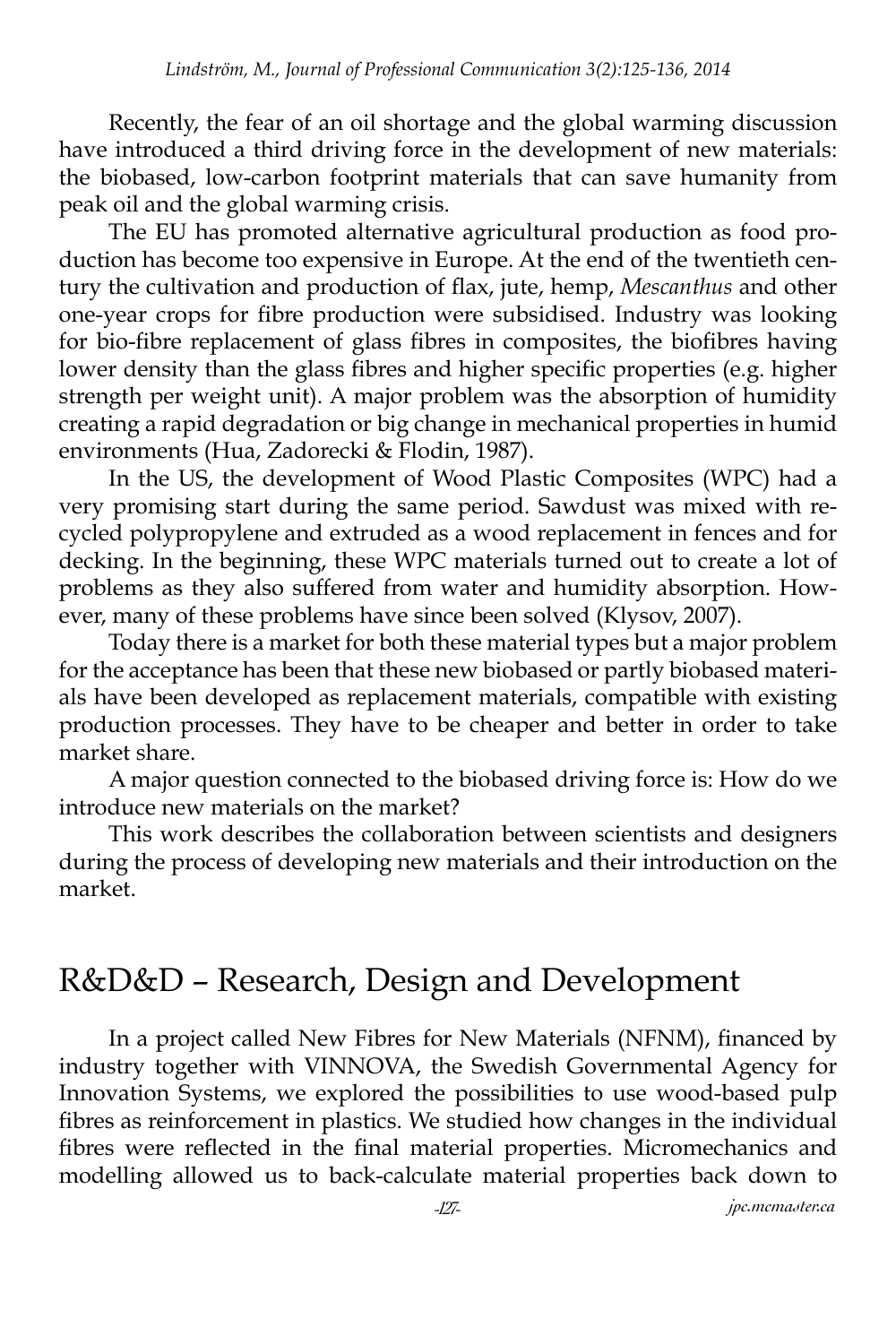fibre properties. The general idea was to find the limits for how and when wood based fibres could be used in composites and in which applications. The vision was a concept allowing tailor-made solutions where different material components could be mixed and processed in a way that the material structure was controlled. The material structure itself controls the material properties in the final product.

During the project NFNM we were contacted by architects and designers that had heard that we were developing new biobased materials. They wanted to know everything about these new ideas. We invited some design students for a first meeting and showed them all our mathematical models, tables and the curves demonstrating Young's modulus, impact strength, strength and stiffness. The designers asked for material samples and we showed them the slabs or what was left of the "dog bones" used in material testing (see Figure 2). We never produced more material than what was needed for testing and evaluation.

The designers did not look at our tables or curves; they were enthusiastic over the sensory properties in our test specimens: the visual aspect, the touch and the sound when knocked on. We were focused on the mechanical properties and they asked for the aesthetic values of the materials.

**Figure 2:** "Dog bone", a material test specimen used in the analysis of a material's mechanical properties. The sample is bent, stretched and twisted until break while the mechanical forces used are measured.



We had so far only been listening to engineers that gave us specifications for materials to be used in car interiors and other technical applications. No one had ever considered the perceived aspects of the material or if discussed it had to be similar to the materials used today. Also, many specifications had been set starting from existing materials and not from the actual need. The designer/engineer wanted aluminium or steel and all the mechanical properties from the desired material was incorporated in the specification.

At this point we realized that we needed to know what the market really wanted. We started working together with designers and perception psychologists.

When analysing the situation together with scientists and designers, we found the following to be the normal state of business: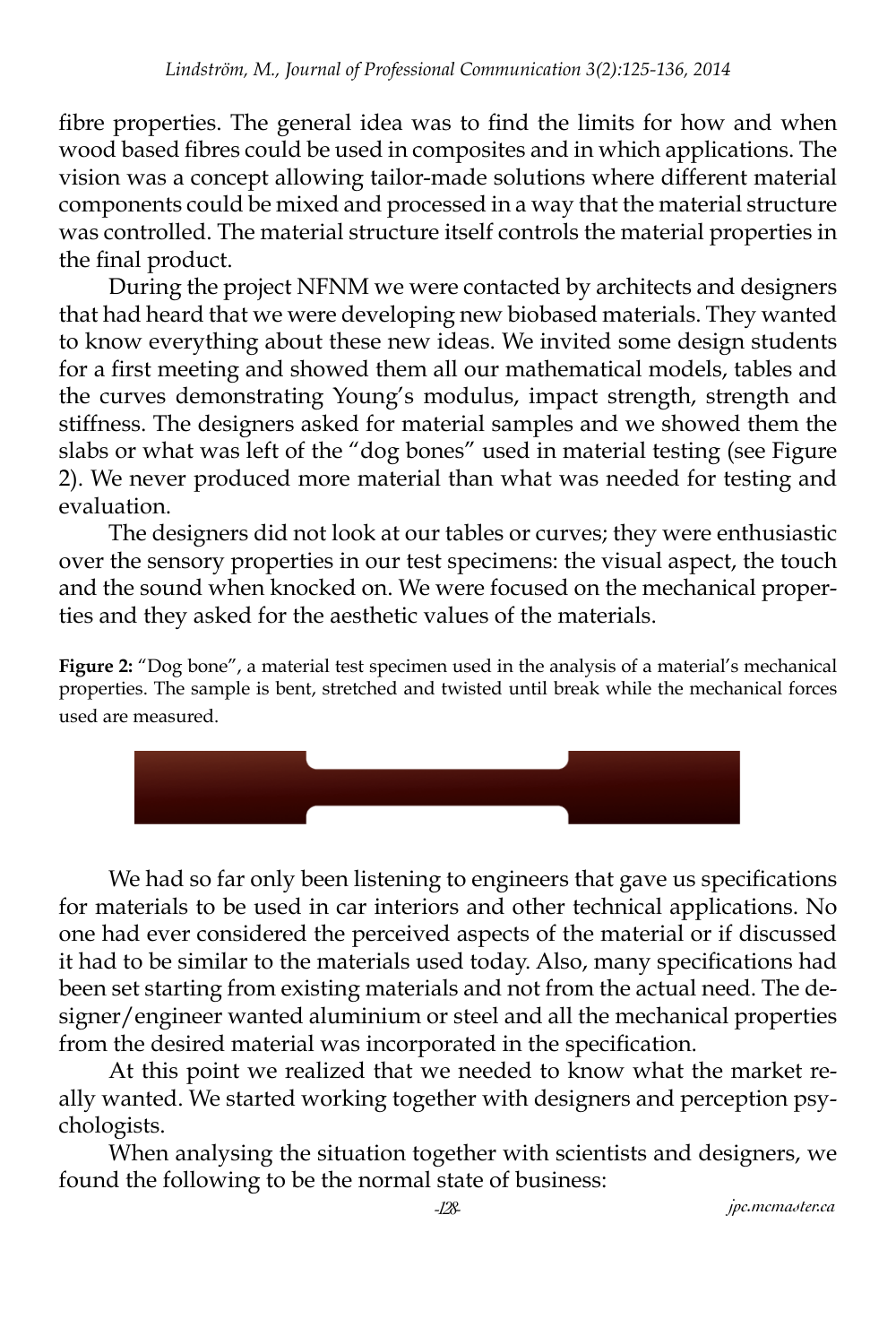**Figure 3:** The left side illustrates the communication between academic scientists and Industry, The right side shows the communication between the designer/the market and the market/ sales department at the same company. There is very little communication between market and the R&D department and there is no communication between designers and academic scientists.



Scientists in academia and at research institutes very seldom have direct contact with designers and the market. Research is guided towards the big questions and the global challenges. The funding rules are such that publication in high impact journals is favoured and no one can publish anything that is not better than what has been published earlier, or it has to include groundbreaking new results or methods. When scientists have contact with industry it is often through the different companies' R&D departments. R&D engineers and scientists have the same academic background as the university and institute scientists – they speak the same language and oftentimes have known each other since university. The industrial scientists are ideally developing new products and processes. At the same companies, the sales department often has their bonus-based salaries – they need to sell more in order to have a better salary – and as long as their products are competitive on the market, they are happy. They consider the R&D people to be the fire brigade that will help if anything goes wrong and adjust the product to customer needs. The sales people have contact with the market but they often meet a customer that already knows what they need and asks for a quotation.

*-129- jpc.mcmaster.ca*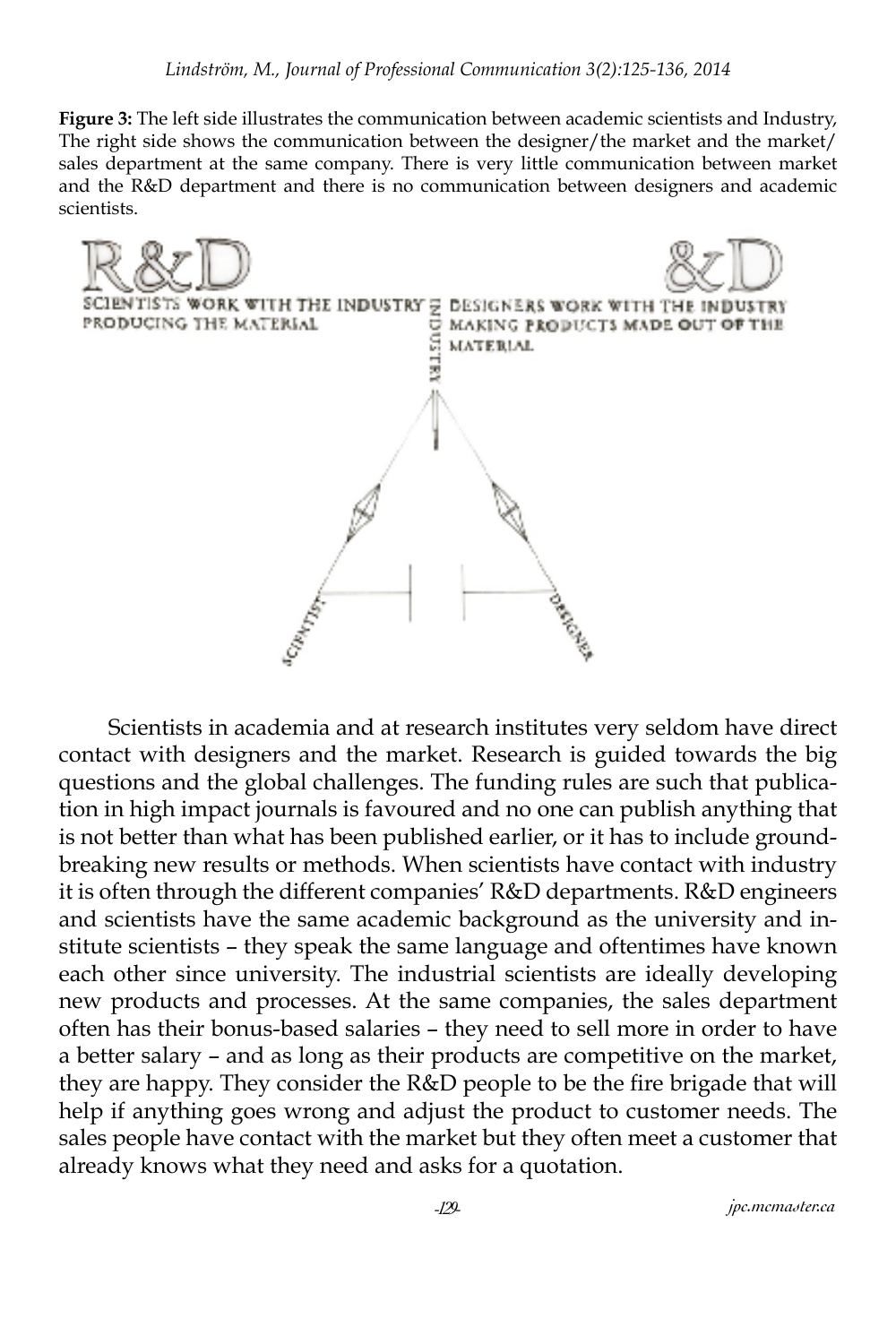Designers working on a new product will contact different materials libraries or companies to find out what materials are available on the market. They have no contact with the R&D engineers and even less with the academic scientists. Designers often work under a time constraint. They need to use materials and processes ready available.

As a result of these findings we decided to create the R&D&D concept – meaning that industry, academia and designers work together from a common platform. Acceptance and understanding of the respective competences are fundamental. The designer will ask for certain material properties linked to function in the product, industrial engineers will give process restraints and the scientists will have new challenges (Figure 4). Material design and development cannot be performed as a stand alone project in a science laboratory, input is needed from manufacture, design and market needs and this is what the R&D&D concept facilitates.

**Figure 4:** The Research, Development and Design platform. Designers, industry and scientists working together in the development of new material concepts.

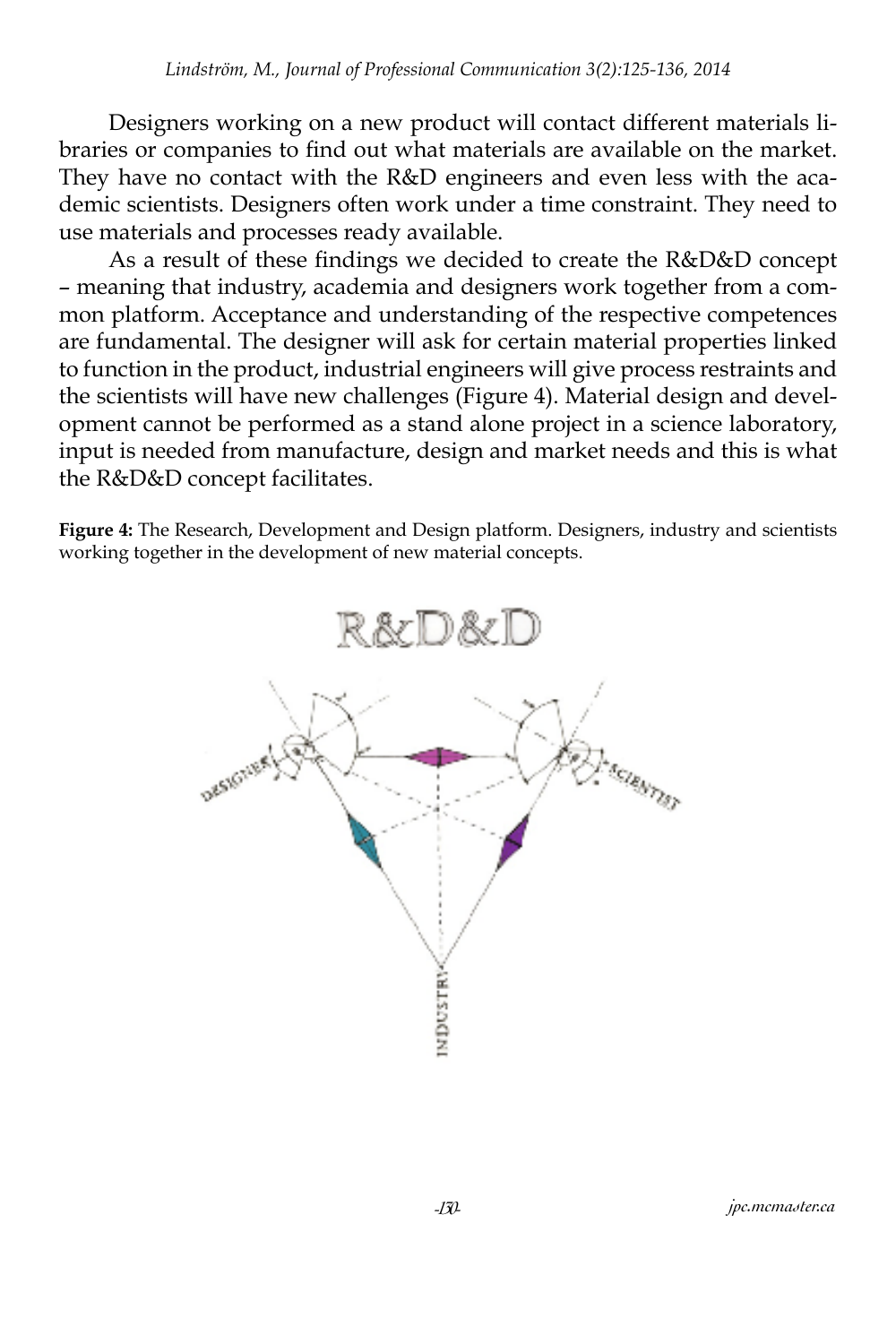# Hierarchic Design

Within the R&D&D concept, we wanted to develop a composite material concept that would allow tailor-made materials for specific applications. The structure in the material will define the material properties and a composite material consists of different components: fibres, polymers, plasticisers, binders, fillers, pigments, and different modifiers like anti-oxidants and fire retardants. We called the idea Hierarchic Design and defined four different levels of design:

**Ground level:** On this level we study material structures and develop analytical methods as well as micromechanical models.

**Component design:** On this level we study and develop different components, polymers, compatilisers and reinforcement fibres. Contrary to well-defined man-made fibres like carbon fibre or glass fibre, where the mechanical properties can be found in a handbook, biobased cellulose fibres have a wide spectrum of properties. These mechanical properties can vary greatly, depending on where the plant has been growing, when it has been harvested and how it has been processed. The fibre wall as well as the fibre surface can be modified.

**Material design:** On this level, we decide which components to blend and in what proportions. Should the fibres be randomly oriented or parallel? Should the fibres be un-bleached or bleached? From which plant species should they be derived? Surface modified or with a cross-linked fibre wall? What polymer should be chosen and which production process? Hot pressing, moulding or injection moulding will give very different structures.

**Product design:** The product design will define the material properties needed in an optimised design. The designer and the production engineers will give the product and process restrictions and hence define the material structure. The material structure can then be calculated from the models developed at the other levels, allowing the correct combination of components and production processes to be chosen.

The designers are present from the start in the hierarchic design projects. Together, scientists and designers set the specifications and work collaboratively throughout the whole process, meeting in the laboratories to discuss experiments and results. The physical presence helps to bridge the differences in language – tables and formulas are not needed when you have a piece of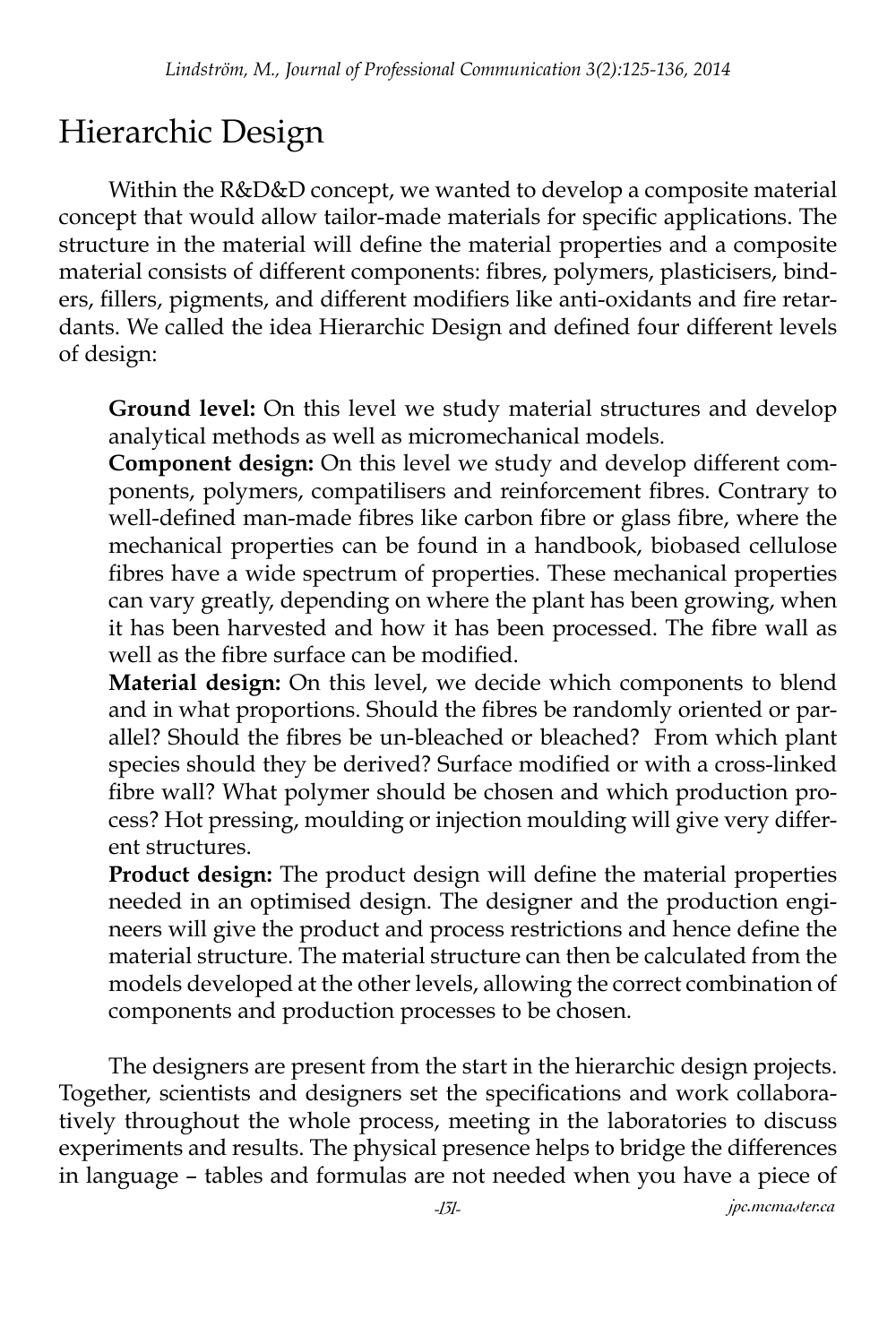material in your hand.

The two first levels are dominated by scientists and influenced by design, while designers and scientists are equal in the third stage. The designer leads stage four (product design) but continues to have the scientists in mind.

### The Kofes

Material samples are often just slabs from the lab; they have been tested for stiffness, elasticity and other technical properties (see Figure 2 above). Other samples are simply produced using borrowed tools in order to show how the material looks in a 3D shaped part. A problem with these borrowed tools is that the beholder gets blocked on where and how the material can be used; the sample specimen being a cup or a piece of furniture etc. indicating what application the new material should be used in. Due to this we decided together with our designers, to produce a material sample that should be neutral to the application and still demonstrate the identity of the new material.

In order to find the market needs for new bio-based materials and to show these new materials without giving an indication of the use, we engaged our designers, The DJs that make things happen. We gave them one of our materials under development and asked them to identify the materials identity and its possibilities taking process limitations in consideration and to create a "KOFES". The material sample was named "The Kofes" after a Swedish short story (4) written by Birger Vikström (1958). A Kofes is something that has no use and does not look like anything else. It should not give any associations on what it is or how to be used.

**Figure 5:** The inspiration. Both designers choose a theme that they started to develop individually.

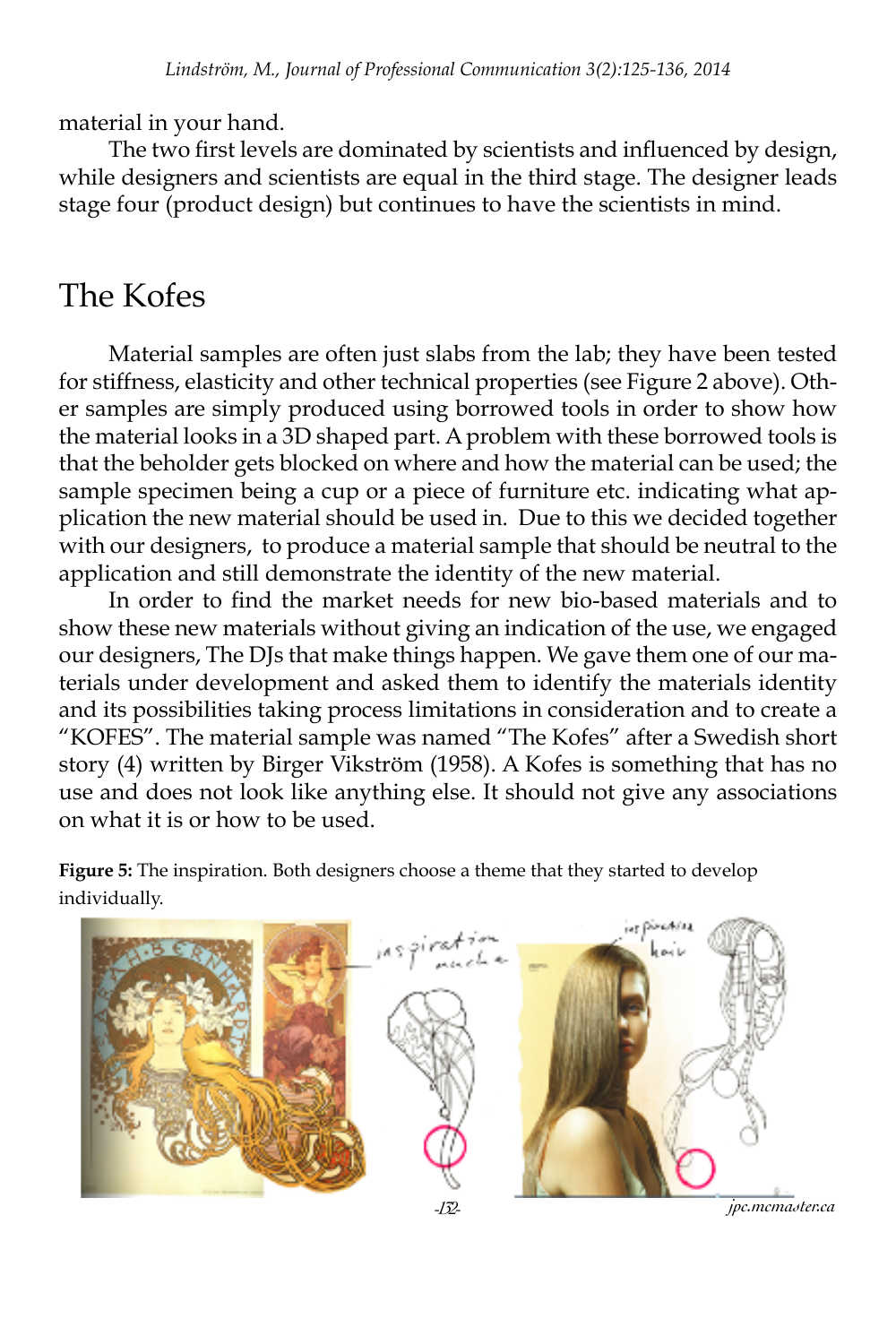Designing something that is nothing and does not resemble anything else is hard, not to say almost impossible. The two designers started out individually, inspired by two different sources (Figure 5). During the work they swapped drawings, added and removed what they did not like and eventually merged their works, (Figure 6).

**Figure 6:** The Kofes is materializing.



The Kofes shows what can be done with the material in a certain production process, in this case a vacuum moulding process originally developed for production of egg-boxes.

A tool was produced by Br Hartmann A/S and a set of Kofeses was moulded (Figure 7). The Kofes was first displayed during the 2007 Design Week in Milan, in conjunction with the big furniture fair, Mobile. Designers and architects from all over the globe wanted to know more about the material. Where can it be bought? The cost? Is it approved for the use together with food? Delivery time? We had to confess that we had the only ten kilograms existing in the world in our laboratory. Designers that really wanted to create a product contacted us and we introduced them to the pulp producing company SÖDRACELL who, inspired by the demand, promised to produce a batch.

*-133- jpc.mcmaster.ca*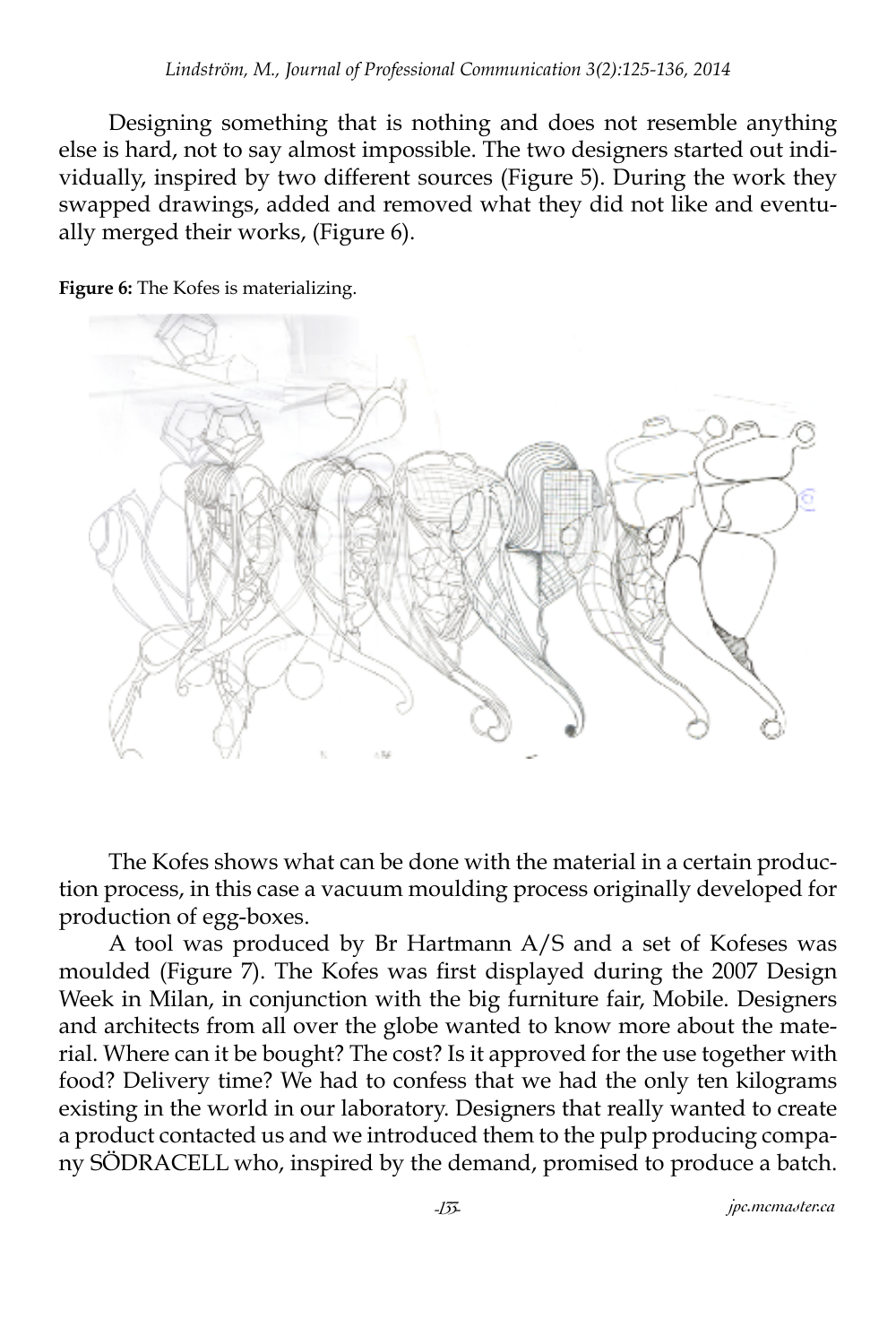A children's chair, Parupu®, was displayed at the fair two years later and the following year a desktop lamp, w101®. The material developed together with designers, Durapulp®, has just recently been introduced on the market ("A Durable Paper," 2013). Durapulp® is a fully biobased composite material with properties comparable to most other standard plastic composite materials except for the perceived quality, it is perceived as a paper material but with the mechanical properties of a traditional plastic composite.

The DJ sped up the process and made the market move, creating an added value in the difference between bio-based materials and petroleum based materials.

**Figure 7:** The final drawing of the Kofes and the first moulded examples, which were displayed during the design week in Milano 2007. Design Farvash Razavi and Nandi Nobell.



This has led to a new interdisciplinary work process: The Research, Design and Development concept, R&D&D, which has become an interdisciplinary process in the materials development. We are now presenting our new findings at design fairs and in art exhibitions and get a much higher impact. We reach brand owners and converters already in the development phase of the new materials.

A recent example is our mechano-active material under development and demonstrated in a self-expanding bowl designed in collaboration with the design duo *Tomorrow Machine*. The design and the material were rewarded the 2013 Dieline Sustainability Award and the 2013 Plastovation Innovation Award for Biobased Materials.

The collaboration between material scientists and perception psychologists at Innventia and designers continues. A recent project, MOULDPULP, has been focused on an injection mouldable quality of Durapulp®. We have

*-134- jpc.mcmaster.ca*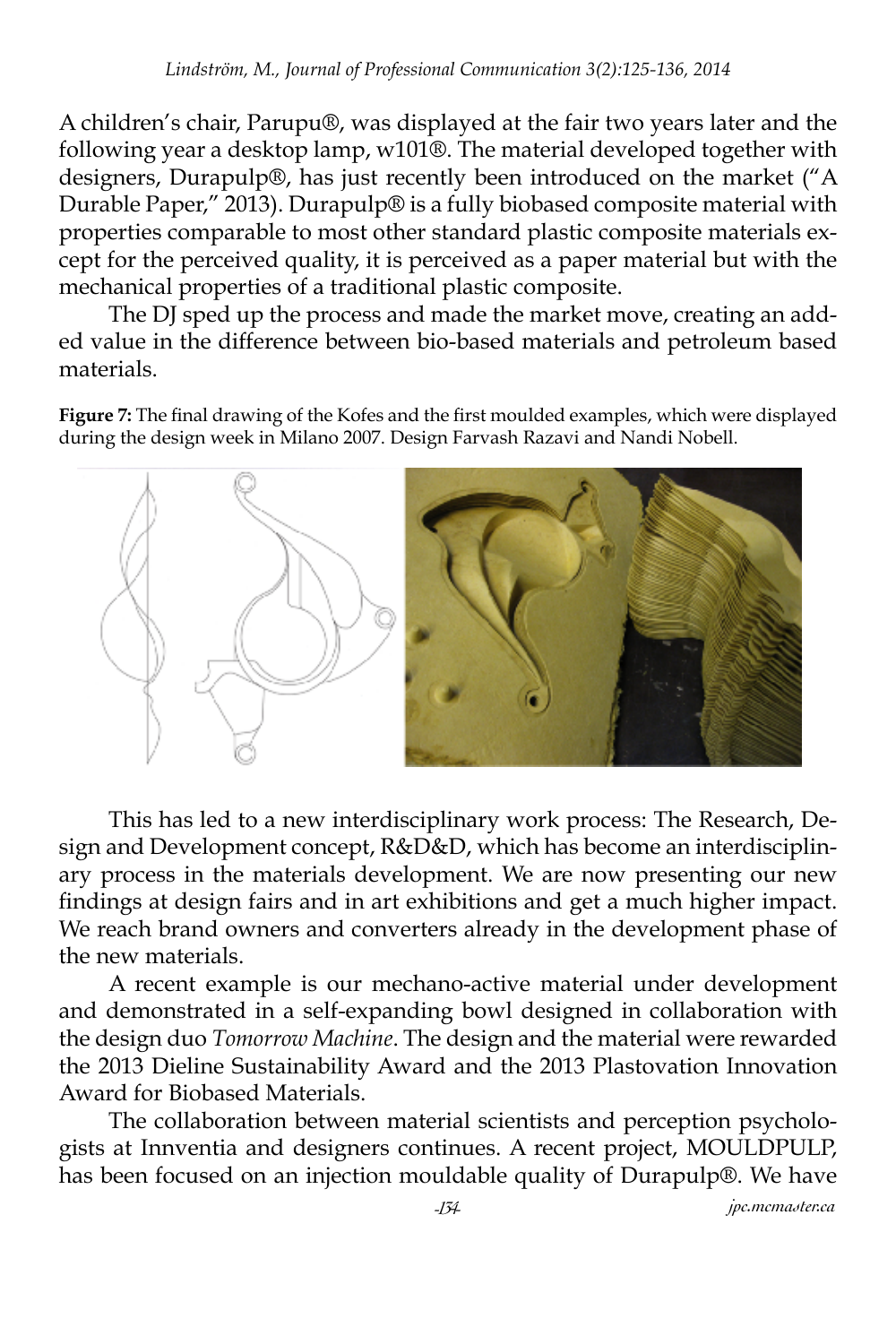been contacted by several different designers asking for a material that differs in perceived qualities from petroleum-based plastics (Lindberg 2013).

The collaboration between scientists and designers continues and the list with future materials, their properties and processes is growing and becoming a foundation for a future sustainable society.

#### Conclusions

Despite the obvious practical reasons for using production methods of the past or following examples of how things used to be, the future ahead of us will need solid improvements in every perceivable way. We all need to remind ourselves that the present is the breeding ground for the future – the seeds we plant today will grow to become the crops of the time to come. Every investment we make now will – or won't – develop into the industries we have not yet imagined. All professions need to educate each other by every means possible. Imagine the least likely scenario of the future: mankind connects with an alien species. How would we get anything of our continuous evolutionary relevance through at all? There are layers and blockages between all professions, even within the same cultures and nation states around the globe, and teaming up for a better future is more symbolic than genuine in most cases. The ever-present question is: Who pays for it all? In reality – as cliché as it may sound these days – we borrow the future from our kids; the very same kids for whom the next generation of city plans, fashion, business, politics, and pharmaceuticals are being developed. Who thinks of these people as a group rather than dear, single individuals?

We want to collaborate; to design the full experience of the future generations rather than leave them with what's left after generations of failure to think ahead of the whole game rather than one's own game. It needs to be science to be perfect but it also needs to be designed to be perfect. Neither of the two needs to be more relevant than the other – if it is not aiming for perfection, it is not aiming towards a future to believe in. Ambitions that stretch further than instant revenue is a currency on its own but need to be priced and cherished fairly. All need to act locally for a future business climate that works for everyone, everywhere, and no one should be led to believe there is a certain future waiting for us already – the trends can be broken in favour of greater visions and more relevant goals. This is not an idealistic view of the future or present, it is the simple truth underlining causality. Envision a working model for a sustainable planet, make the calculations – allowing

*-135- jpc.mcmaster.ca*